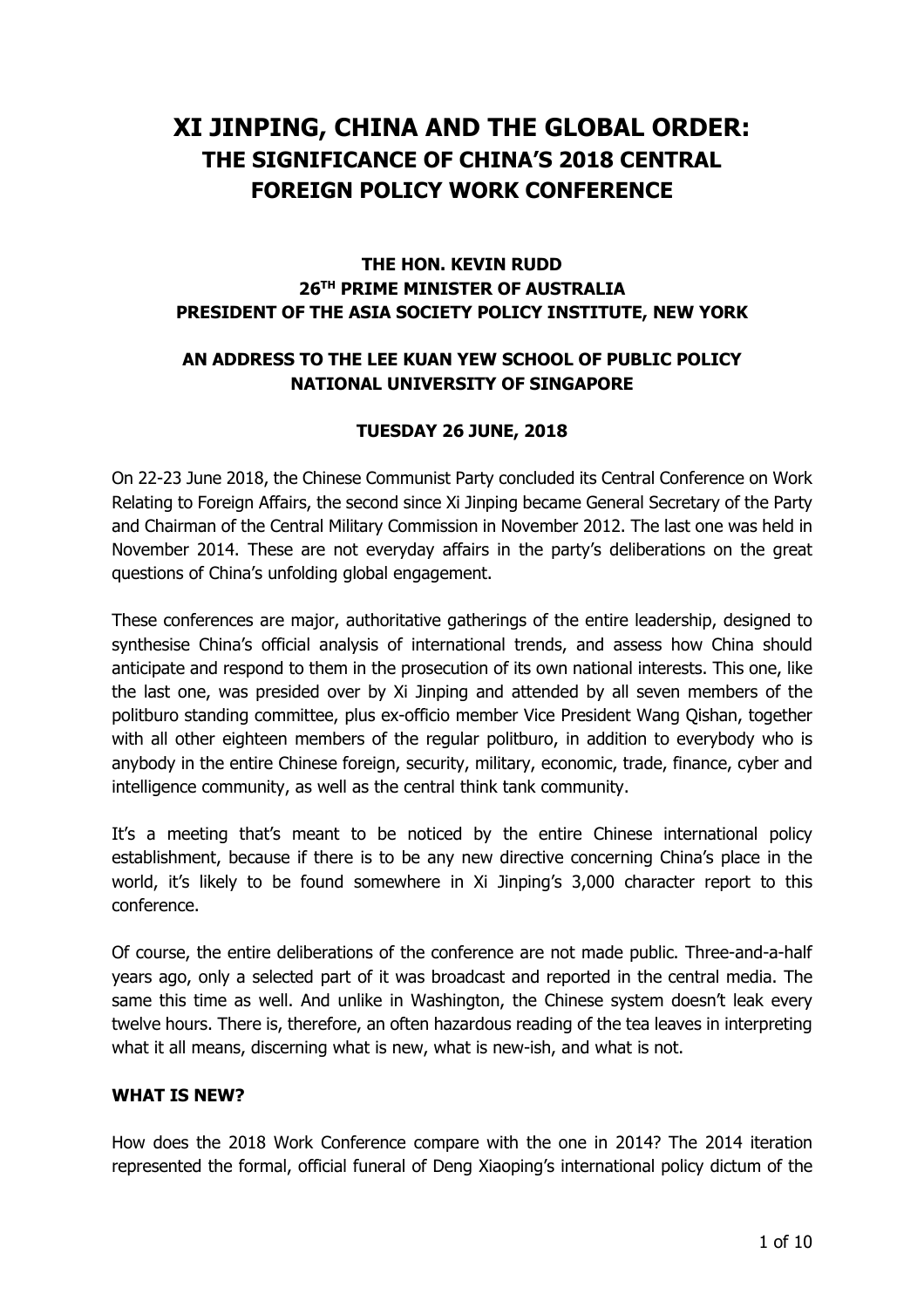previous 30 years of "hide your strength, bide your time, never take the lead". It also heralded the beginning of a new period of confident, independent international policy activism by Beijing. In part this change reflected Xi Jinping's greater centralisation of political power in the Chinese system. In part it reflected the Chinese system's deep conclusion that American global power was in relative decline and that the United States would not confront China militarily if China sought to expand its regional military presence. In part it reflected a Chinese institutional conclusion that China had finally become an indispensable global economic power to most countries in the world, thereby enabling China to begin to project its economic influence bilaterally, regionally and also multilaterally. It also was an expression of Xi Jinping's personal leadership temperament, which is impatient with the incremental bureaucratism endemic to the Chinese system, and with which the international community had become relaxed, comfortable and thoroughly accustomed.

For those who follow these events closely and have written on the importance of this significant departure from China's traditional strategic framework dating from the 2014 conference, a number of developments since then have been illustrative of this overall change in the style, content and direction of China's international policy approach. China worked overtime in 2014-16 to expand its military position in the South China Sea with a rapid program of island reclamation. China took the idea of the New Silk Road and turned it into a multitrillion dollar trade, investment, infrastructure and wider geo-political and geo-economic initiative, engaging 73 different countries across much of Eurasia, Africa and beyond. China signed up most of the developed world in the first large-scale non-Bretton Woods multilateral development bank called the Asian Infrastructure Investment Bank (AIIB), capitalised it and launched it so that it now has a balance sheet already approaching the size of the Asian Development Bank.

China has also become for the first time a multilateral diplomatic activist, launching diplomatic initiatives of its own beyond its own immediate sphere of strategic interest here in the East Asian hemisphere, as well as actively participating in other initiatives such as the JCPOA on Iran, rather than declining to reach beyond its own narrowly defined core national interests as we have often seen in the past. China has also developed naval bases in Sri Lanka, Pakistan and now Djibouti (the latter with some 5,000 troops based there), as well as participating in naval exercises with the Russians in the Sea of Japan, the Mediterranean and even the Baltic.

And now in the most recent National People's Conference in March 2018, we have the decision to establish China's first ever International Development Cooperation Agency to manage China's burgeoning aid programs across the developing world. Of course, these leave to one side the activities of Chinese state financial institutions, other Chinese SOE's as well as Chinese mixed investment funds operating on every continent and in every region of the world.

It would be wrong, analytically, to say that all these suddenly began after the 2014 Central Conference on Work Relating to Foreign Affairs. Some began in the two years before then after Xi first became General Secretary in late 2012. And some have their antecedents in the late Hu Jintao period. But my point is that they all either began, were intensified or else were formally publicly legitimised by the conclusions of the last Central Conference. In short, the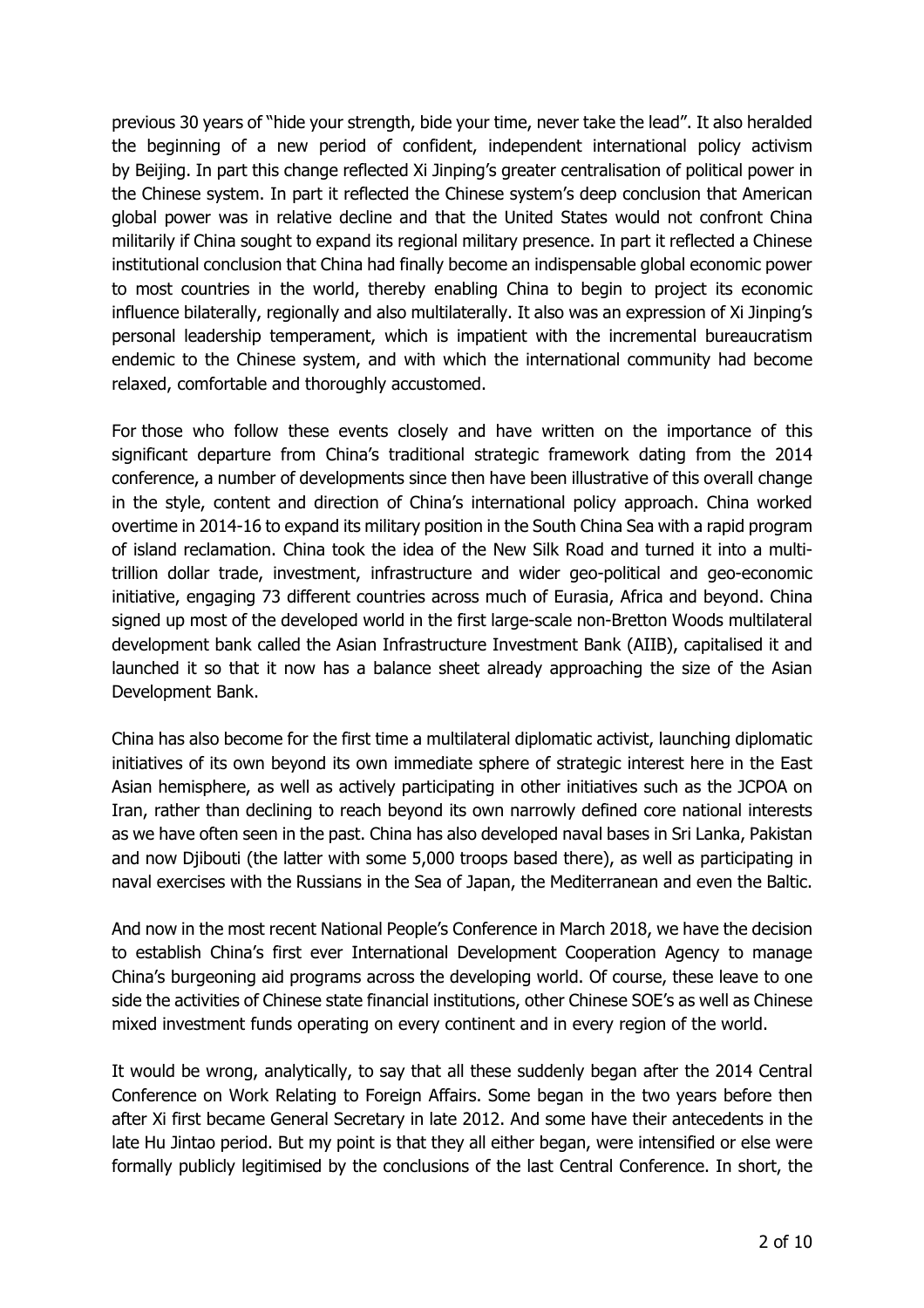system was given the mandate to contest, assert, and where possible to lead in the various councils of the world. And this was new.

Furthermore, anyone who continues to entertain the fanciful idea, which I still sometimes seen in Western commentary, that these changes are not the product of a well-considered Chinese grand strategy, is simply choosing to ignore the clear evidence of clearly defined policy purpose systematically at work in the field. Our Chinese friends think things through carefully. They observe carefully. Not just what is happening in the headlines, which is the permanent obsession of the Western political establishment. But what is happening, in what Xi Jinping would describe as "the underlying historical trends" in international relations. And then, after a period of detailed internal reflection, consideration, and where necessary consensus building within the system, a new direction is set.

That indeed is what these Central Foreign Policy Work Conferences are all about. They sum up where the system has got to in its analysis. And then what the system intends to do about it. It's part of the rolling system of policy analysis, implementation and review that characterises the entire Chinese public policy system, both foreign and domestic. It is both one of the great strengths of the Chinese system. But also one of its great weaknesses if the conclusions reached prove it be analytically flawed, or unsustainable in practice. It takes a lot to turn the Chinese ship of state around once that course has been set at the top.

So what changes with the 2018 Central Conference? Is it more of the same? Or simply an intensification of the trajectory? Or a change in content and tone. The answer is all of the above—a blend of continuity and change.

#### **A NEW ROLE FOR PARTY IDEOLOGY IN FOREIGN POLICY**

First, the press reporting of the conference asserts the absolute centrality of the party to the country's foreign policy mission. This is not entirely new. But the emphasis on the role of the party is much stronger than before. In the recent past, the country's international policy establishment, like its econocrats, have seen themselves, and have been seen by the Chinese political establishment, as a technocratic elite. That is now changing in foreign policy as much as it has already changed in economic policy.

This is part of a broader trend in Xi Jinping's China, whose focus is to rehabilitate the party from moral death from corruption on the one hand, and practical death from policy irrelevance on the other.

Xi has been concerned that the party had become marginal to the country's major policy debates given the technocratic complexity inherent to most of the country's contemporary challenges. That is why, for example, we now see a revitalisation of theory over practice, a reassertion of the power of the major institutions of the party over the major departments of state, and once again of political ideology over mere technocratic policy.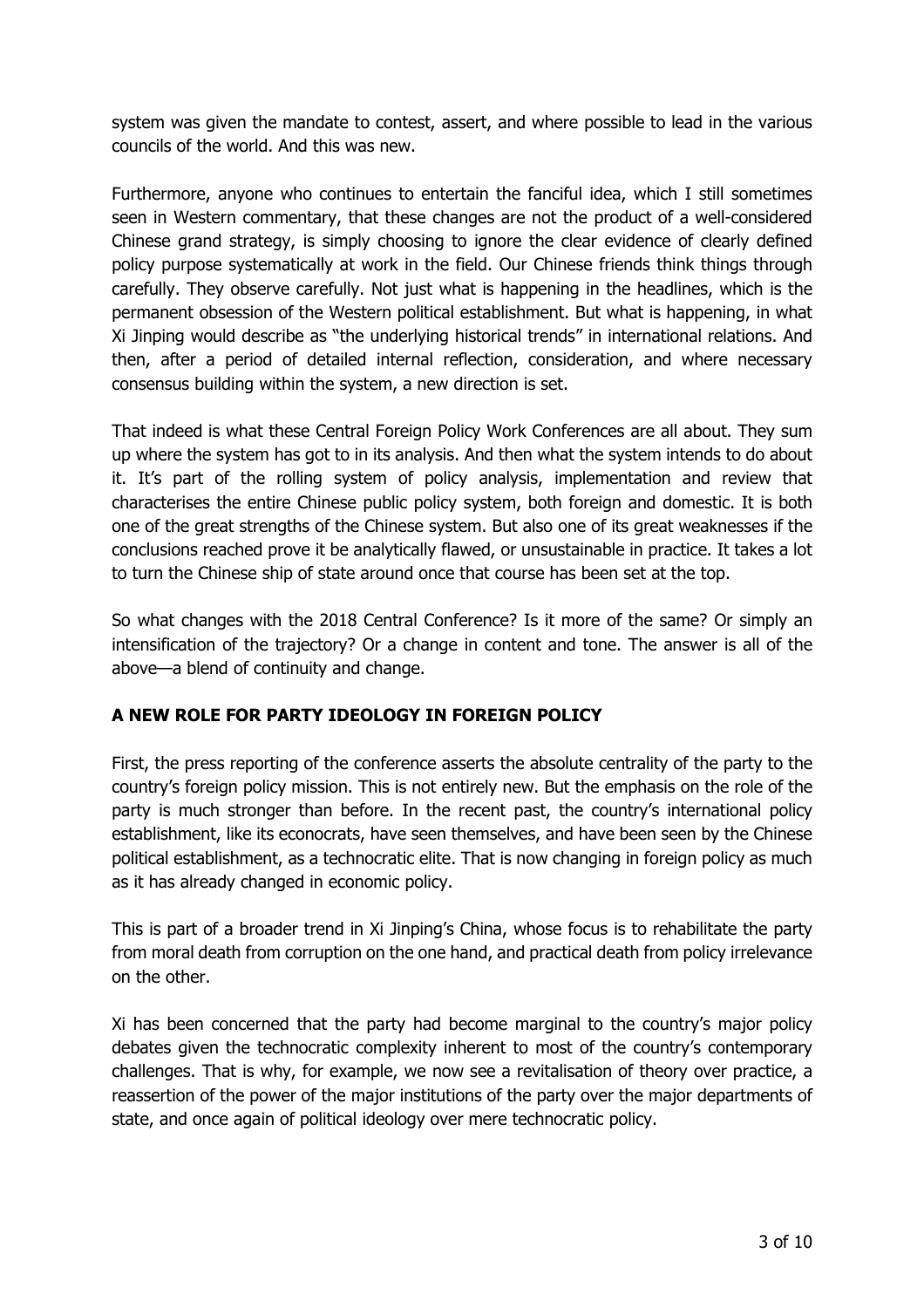Nor does Xi Jinping intend presiding over the party's "death by a thousand cuts" as it contends with a range of unfolding political forces unleashed by a combination of the market economy, social liberalisation and foreign influence.

No—Xi Jinping intends for the party to defy the trend-line of Western history, to see off Fukuyama's end of history with the inevitable triumph of Western liberal-democratic capitalism and to preserve a Leninist state for the long term as the most effective means of ensuring that China prevails in its domestic and international challenges. That is why there is lengthy treatment in this conference on, to use the language of the Xinhua report, "Upholding the authority of the CPC Central Committee as the overarching principle and strengthening the centralised, unified leadership of the Party on external work."

In case we missed the emphasis, Xi Jinping also states that "diplomacy represents the will of the state, and diplomatic power must stay with the CPC Central Committee, while external work is a systematic project." Xi calls "for implementing reform of the institutions and mechanisms concerning foreign affairs under the decision of the Central Party leadership and enhancing party-building in institutions abroad so as to form a management mechanism catering to the requirements of the new era."

The conference also emphasised that China's diplomacy would now be a "diplomacy of socialism with Chinese characteristics" and as such would take Xi Jinping thought from the domestic into the foreign policy domain. In the past, this language of "socialism with Chinese characteristics" applied to the overall Chinese ideological system, usually interpreted as China's own form of state capitalism. But now it is applied to diplomacy, and it infers something else.

It seems to mean conforming diplomacy with a wider ideological worldview which lies beyond the simple policy pragmatism we have seen for decades guiding most elements of Chinese foreign policy in the prosecution of China's national interests. There now seems to be a new national and-or global vision that now sits above the simple maximisation of national interests. This seems more than the routine incantations of the China Dream, the party's centenary objectives for 2021, and the national centenary mission for 2049 with which we have become familiar since Xi came to power. At this stage, this new overarching ideological mission may be inchoate, but the fact that it is as yet not fully formed does not mean that it does not exist.

Lest there be any doubt on this count, the ranking foreign policy technocrat attending the Work Conference, former Foreign Minister and State Councillor Yang Jiechi, and now Director of the Foreign Policy Office of the Party Central Committee, refers explicitly to the ideological significance of this conference. It is worth quoting Yang's remarks at the conference at some length. He states that the most important outcome of this conference is that:

"It established the guiding position of Xi Jinping thought on diplomacy. Xi Jinping thought on diplomacy is an important part of Xi Jinping Thought on Socialism with Chinese Characteristics for <sup>a</sup> New Era...It is <sup>a</sup> major theoretical achievement in the thoughts on state governance in the area of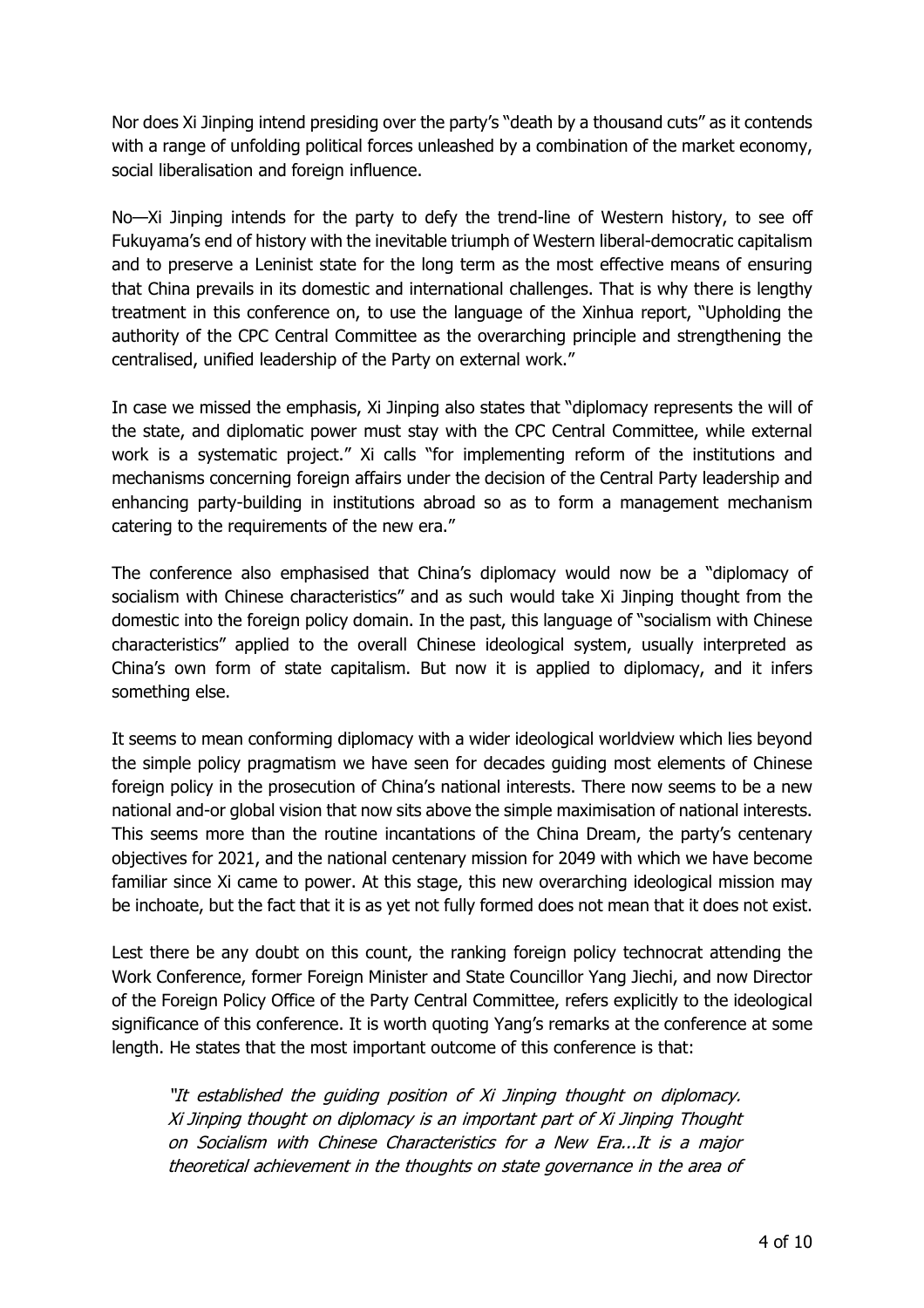diplomacy by the CPC Central Committee with Comrade Xi Jinping at the core, and <sup>a</sup> fundamental guideline for China's external work in the new era...We should integrate our thoughts and actions into General Secretary Xi Jinping's important address and Xi Jinping thought on diplomacy, and make new advances in China's external work."

To an international foreign policy audience, this may all seem a little arcane. That's because in the internal ideological deliberations of a one party state, it is arcane. But we would be blind not to see that there is something new at play here. It is unclear whether this means Chinese foreign policy is likely to be more Marxist in its conceptualisation, or even its execution? Whether it likely to be more Nationalist? Whether it will seek to more actively promote the Chinese development model of "authoritarian capitalism" as a model for the world, in competition with the "liberal democratic capitalism" of the West? Whether it is a much more unformed worldview which will ultimately take shape around Xi Jinping's as-yetdeliberately-vague concept of "a global community of common destiny," which is now the subject of intense work within China's think tank community, and with the international academic community.

Or whether it is something more mechanistic than that altogether, involving a desire to fire up China's current diplomatic establishment into a more invigorated, imaginative, creative, even forceful effort to shape the future global rules-based order more in China's image, rather than China being the permanent "price -taker" for rules already determined elsewhere by others. Particularly where elements of the existing order are seen to represent a continuing and unwelcome challenge to the legitimacy of China's domestic political order, for example in areas such as the rule of law, human rights and democracy.

# **A NEW IDEOLOGICAL CONFIDENCE THAT HISTORY FAVOURS CHINA**

There is a second element to the June 2018 Conference which grows out of the first. It is Xi's deeply Marxist, dialectical-materialist view of history based on permanently evolving "contradictions" between what dialecticians call thesis, antithesis and synthesis. In Xi's view, this in turn gives rise to defined "laws" of historical development which are both prescriptive and predictive.

This may sound like old-fashioned Marxism. That's because it is. The intellectual software of generations of Chinese leaders has been shaped by this conceptual framework for interpreting and responding to what they define as scientific, objective reality. And Xi Jinping belongs to that tradition. Remember he has already convened special study sessions of the politburo on understanding both dialectical and historical materialism in the past.

According to the conference report: "Xi suggested to not only observe the current international situation, but also review the past, summarise historical laws, and look towards the future to better understand the trend of history." Furthermore, according to the same report in Xinhua, to obtain "an accurate understanding of the overall situation, Xi underlined not only the observation of detailed phenomena, but also a deep appreciation of the essence of the overall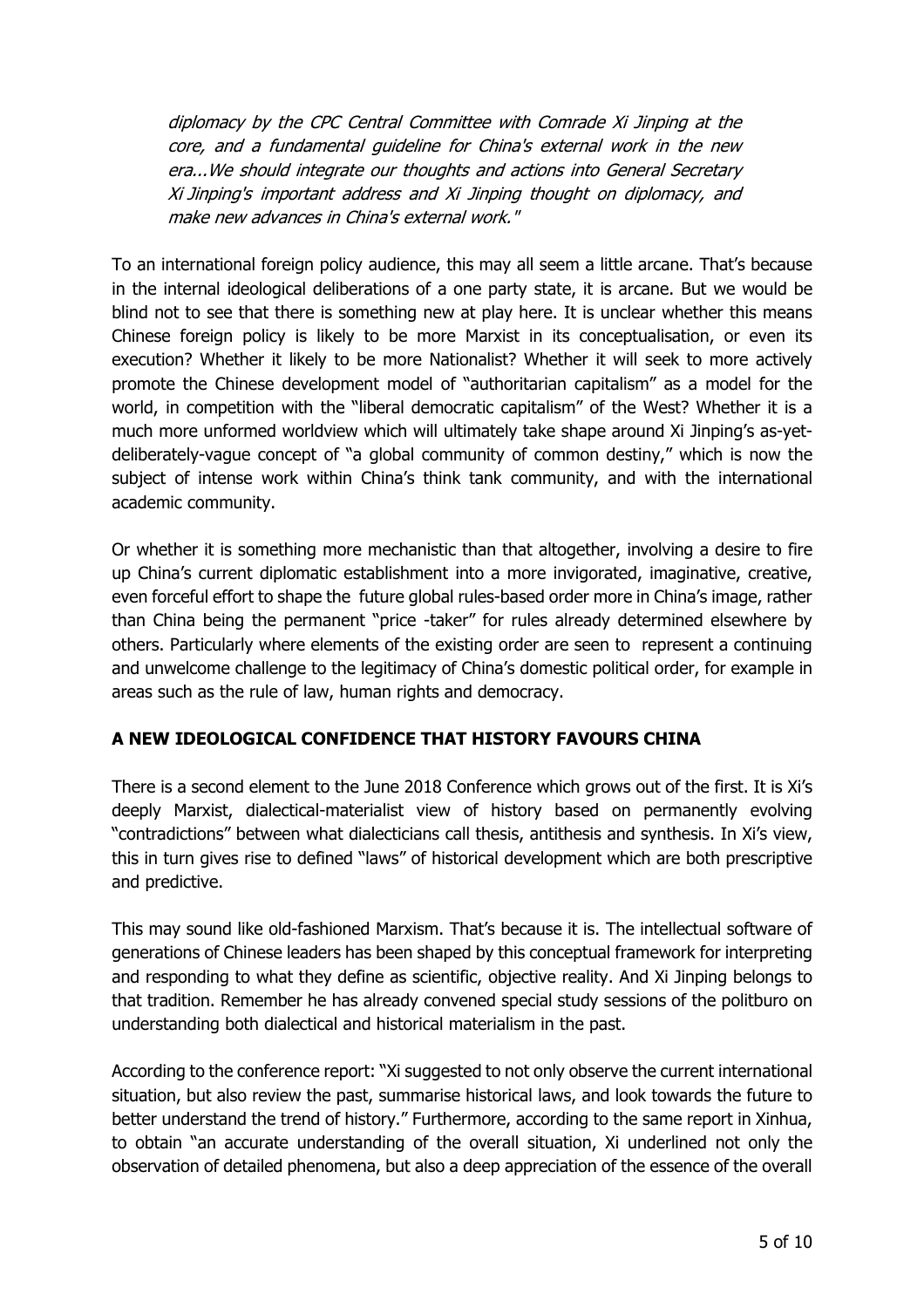situation in order not to get lost in complexity and the changing international situation." Xi concludes on this count by stating that "throughout human history, the development of the world has always been the result of contradictions intertwining and interacting with each other."

Once again, all this will seem more than a little arcane. But in the ideological dialect of the Communist Party, it seems to mean several things. First, that there is nothing random about what is unfolding in the world today. Second, these reflect certain immutable laws of political and economic development. Third, the business of Chinese foreign policy is to use this dialectal prism to understand precisely what is happening in the world today, why it is happening and what to do about it. And fourth, applying these disciplines to the current period, it means that the global order is at a turning point with the relative decline of the US and the West, with this coinciding with the fortuitous national and international circumstances currently enabling China's rise.

To use Xi's own language, this: "has been in the best period of development since modern times, while the world is undergoing the most profound and unprecedented changes in a century" adding that "the two aspects are intertwined and interact with each other." Xi refers to the current period as a period of unprecedented strategic opportunity for China and the current mission of the party. Although this is not itself a new term, Xi says the party's mission is to extend this period. To do this, he calls for the party to engage in "in-depth analysis of the law of how the international situation changes as the world comes into this transitional period, as well as developing an accurate grasp of the basic characteristics of the external environment China is facing at this historical juncture in order to better plan and facilitate the country's work on foreign affairs."

In other words, what is being said here is that China now has the wind at its back. Of course there are formidable obstacles ahead. But a dialectical analysis of history causes China to conclude that the forces of reaction facing the US and the West are greater. Just as the contradictions operating domestically within the US and the West (in their particular political systems) are greater as well. Which in turn renders China's overall domestic and international circumstances much better by comparison in the emerging contest between the two. All of which, again in this view, pushes towards a new historical synthesis more in China's (and Chinese socialism's) favour.

You will all be forgiven if you think this all sounds more like medieval theology than modern international relations. And it's anyone's guess what any of this actually will have to do with concrete foreign policy reality. But we often forget that how one-party states, and in particular Marxist states, choose to 'ideate' reality actually matters. It's how the system speaks to itself. It's the political lingua franca among political and policy elites.

And the important thing here is that the message from Xi Jinping to his international policy elite is one of great confidence. Not just because China wills it to be so, but because from a Marxist theoretical perspective, which in their view articulates certain immutable 'laws' of political and economic development, the forces of history are now with China. Furthermore,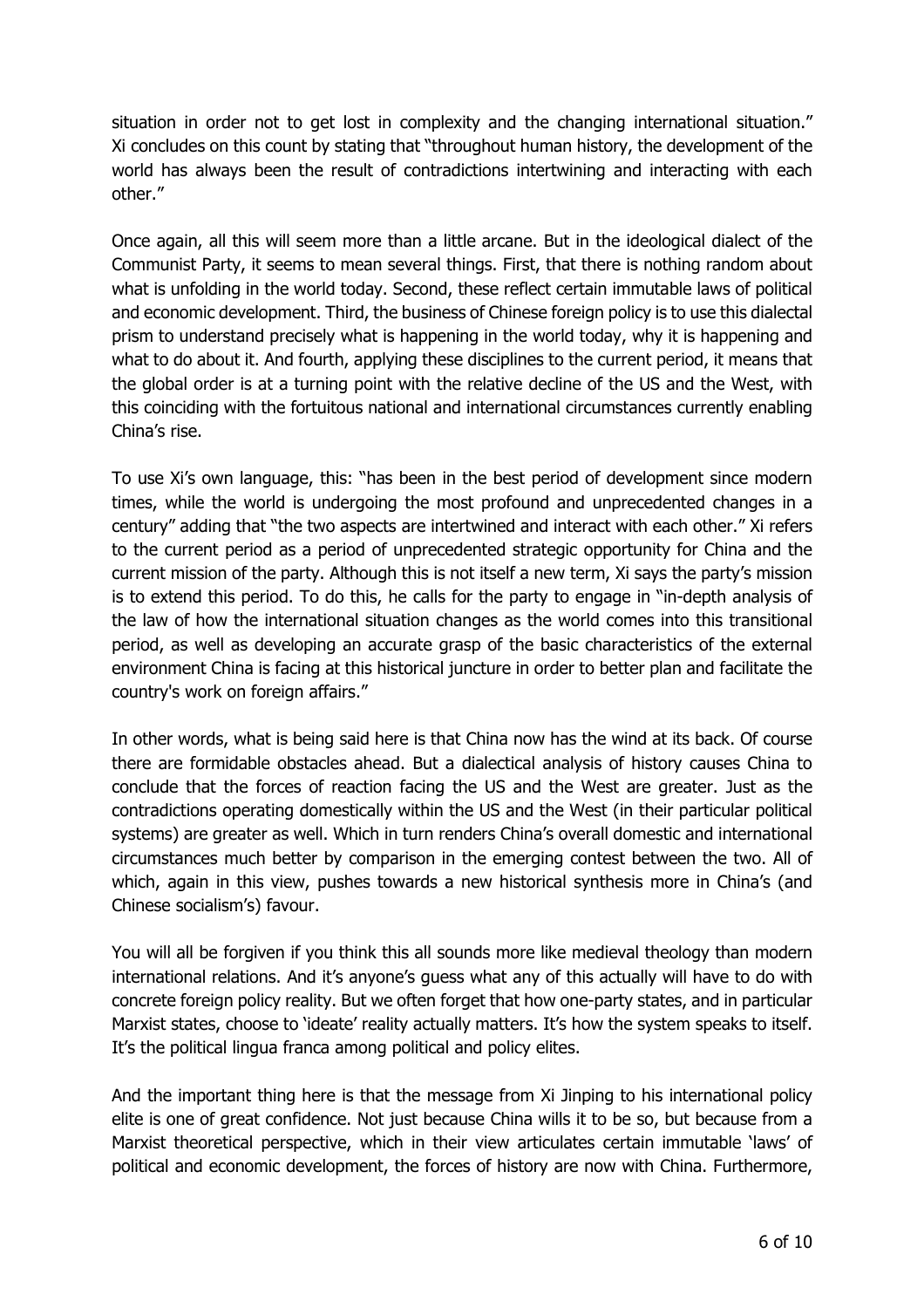this is a call to greater international policy activism, rather than retrenchment in response to the rise of Trump. In other words, the conclusion is that the great trends of history, or to use an old Soviet term, the 'correlation of forces', are moving China's way.

# **TOWARDS A SHARPER CHINESE DIPLOMACY**

A third element of the 2018 Work Conference is its injunction to the country's international policy institutions and personnel to get with the Xi Jinping project. Xi seems to have the Foreign Ministry in his sights when he says that "the reform of the institutions and mechanisms concerning foreign affairs is the internal demand of advancing modernisation in the state governance system and governance capabilities." It will be recalled from above that "partybuilding" within the country's foreign policy institutions will be a core part of that.

On personnel, Xi Jinping reminds the nation's diplomats that they are first and foremost "party cadres." This has a certain ideological retro to it all. Indeed it's been a long time since I've heard Chinese diplomats refer to their seniors as cadres. In fact I'm not sure that over the last 35 years that I can. To quote the Xinhua report: "Stressing that cadres are the decisive factor after setting the political course, Xi called for a strong contingent of foreign affairs personnel that are loyal to the CPC, the country and the people and are politically solid, professionally competent and strongly disciplined in their conduct. He called on foreign affairs cadres to enhance their ideals and their training so as to upgrade their competency and overall quality..."

Does this presage a new type of Chinese foreign ministry diplomat abroad? Perhaps. It's long been reported that Xi has been frustrated by the performance of parts of his foreign policy establishment. He sees them proceeding at a glacial pace. Whereas China's strategic challenges and opportunities are urgent. Once again, this tends to point in the direction of greater foreign policy activism in the future in a system that is struggling to keep up with the political and policy vision of its leader.

# **CHINA LEADING THE REFORM OF GLOBAL GOVERNANCE**

Fourth, the sharpest substantive new development to emerge from the 2018 Foreign Policy Work Conference is what is says about global governance.

In the 2014 Work Conference, Xi referred to an impending struggle for the future structure of the international order. He did not elaborate on this back then. But much work has gone on within the Chinese system since on three inter-related concepts: the international order (guoji zhixu); the international system (guoji xitong), and global governance (quanqiu zhili).

Of course, these mean different but overlapping things in English too. Broadly speaking, in Chinese, the term "international" or "global" order refers to a combination of the UN, the Bretton Woods Institutions, the G20 and other global plurilateral or multilateral institutions on the one hand; and the US system of global alliances to enforce the US definition of international security on the other. The term "international system" tends to refer to the first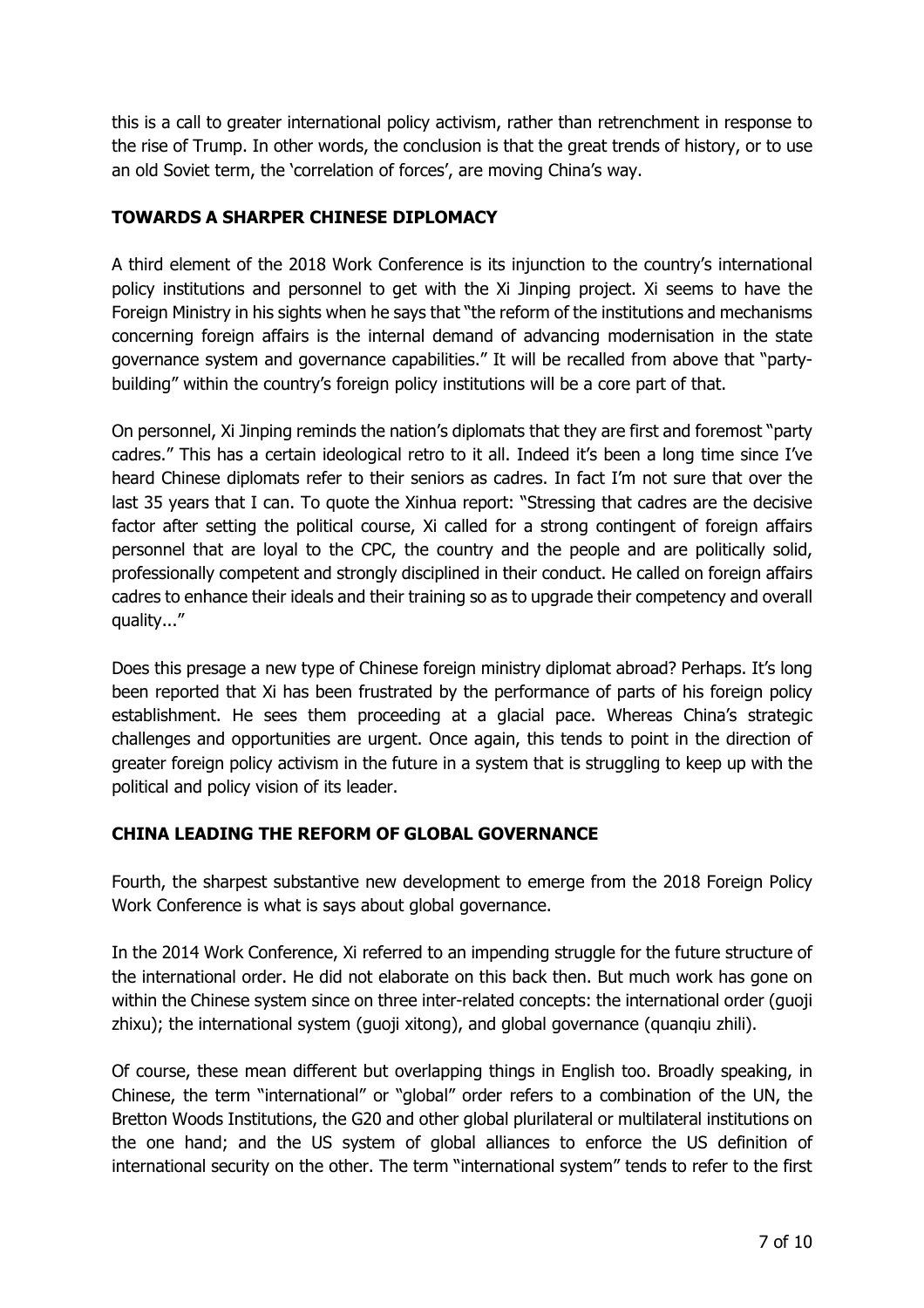half of this international order—namely the complex web of multilateral institutions which operate under international treaty law and which seek to govern the global commons on the basis of the principle of shared sovereignty. As for "global governance", it tends to refer to the actual performance, for good or for ill, be it effective or ineffective, of the "international system" so defined.

It is deeply significant that at the 2018 Work Conference, Xi Jinping states boldly that a core component of his new ideology of a "diplomacy of socialism with Chinese characteristics" would be for China to: "lead the reform of the global governance system with the concepts of fairness and justice." This is by far the most direct, unqualified and expansive statement on China's intentions on this important question we have seen.

China, like the rest of the international community, is acutely conscious of the dysfunctionality of much of the current multilateral system. It also sees the US walking away from much of the system as well: from the JCPOA which was agreed to by the UN Security Council; from the UN's Paris Agreement on Climate Change; its withdrawal from the UN Human Rights Commission; its open defiance of the Refugees Convention; and its challenging of the underlying fabric of the WTO.

Nature, as we know, abhors a vacuum. International relations even more so. And we all saw Xi Jinping's riposte to President Trump on climate change and trade at Davos 18 months ago just after President Trump's election. If China is indeed serious about leading the reform of global governance, its attitude to various of these multilateral institutions will be radically different to the historical posture of the US. Take for example the Human Rights Council in Geneva, which China would like to see emasculated. Mind you, so too now, apparently, does the current US administration!

The reference to "China leading the reform of global governance" in this conference is not an accident. It also reflects a growing Chinese diplomatic activism in a number of UN and Bretton Woods institutions around the world as China begins to seek to recast these institutions, their cultures, their work practices and their personnel in a direction more compatible with China's core national interests. As I have written before, rather than China having to consistently resist the pressures of "Westernisation" inherent in the existing laws, institutions and culture of the current international system, particularly when these prove to be incompatible with the retention of a Marxist-Leninist Chinese state, the resolve of China's leadership now seems to be to use its newfound global power to refashion those institutions within the international system that may be most problematic for China on the home front.

As for the principles of fairness and justice that Xi refers to as the core principles that will guide China's reform of global governance, these terms historically imply China's preference for a more "multipolar" international system in which the unilateral voice of the United States is reduced. China has already developed a strong constituency in Africa, parts of Asia and Latin America in support of this. 'Multipolarity' in Chinese strategic parlance is code for the dilution of American power in the post-war international system.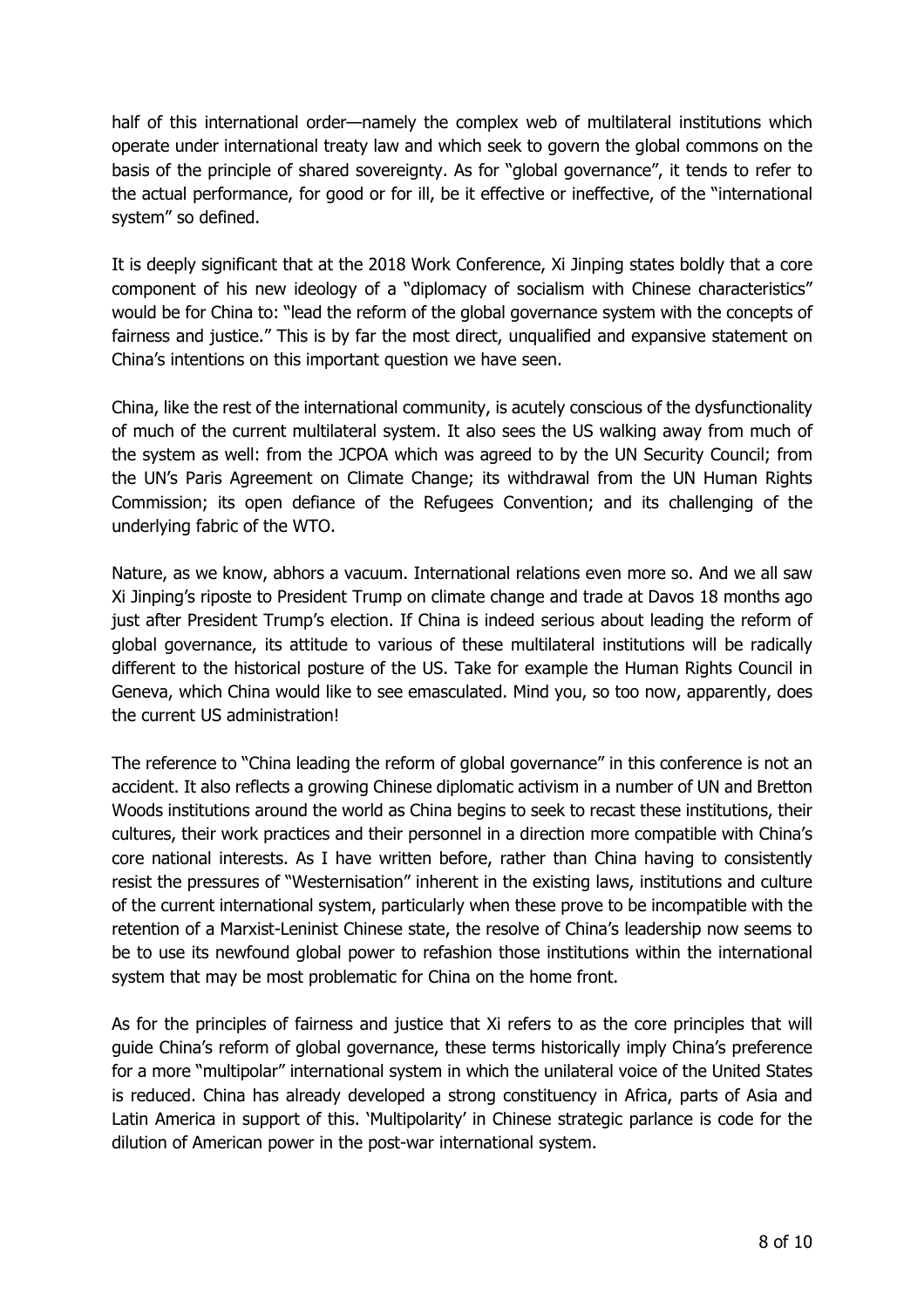## **THE CENTRALITY OF CHINESE NATIONAL INTERESTS**

Lest anyone gets too starry-eyed about China's intentions for reforming global governance, in Xi Jinping's description of the core principles of its new "diplomacy of socialism with Chinese characteristics," Xi concludes his list of ten governing principles with the following: that China must take its "core national interests as the bottom line to safeguard China's sovereignty, security and development interests".

Xi makes plain that China's foreign policy is unapologetically nationalist. Xi assumes that all other countries' foreign policies are nationalist as well.

Of course, China's definition of its core national interests has evolved over time. As have other nations. It now includes, for example, the South China Sea. A decade ago, that was not a feature of Chinese official statements defining China's core interests. Now it is. As for any state, therefore, the concept of "core national interests" varies over time and will be defined by the government of the day.

# **CONCLUSION**

But we will soon see how the 2018 Central Foreign Policy Conference translates into different Chinese foreign policy behaviours on the ground. If the 2014 Conference is an effective guide, we will see a heightened period of Chinese foreign policy activism. However the precise content of that activism remains to be seen. But what we are seeing is the slow, steady emergence of a more integrated Chinese worldview which links China's domestic vision with its international vision - and a vision which very much reflects the deep views of China's paramount leader Xi Jinping.

The first policy terrain where we are likely to see this is in the existing institutions of global governance. But it will not be restricted to this area. The text of the report of the 2018 Central Conference on Work Relating to Foreign Affairs suggests that we will also see this across China's bilateral relations, its engagement with regional institutions, as well as its approach to major power relations as well - all of which are likely to be met with an increasingly forthright Chinese diplomacy.

The challenge for the rest of the international community is to define what type of future international order, system and governance it wants. And to take China's invitation seriously to engage the Middle Kingdom in a frank and forthright discourse on what the region and the world precisely want in any future "global community of common destiny".

What does the European Union want? What does ASEAN want? What does the East Asia Summit want? What does the African Union want? What does the Organization of American States want? What does the Gulf Cooperation Council want? What exactly does America want, with or without Trump?